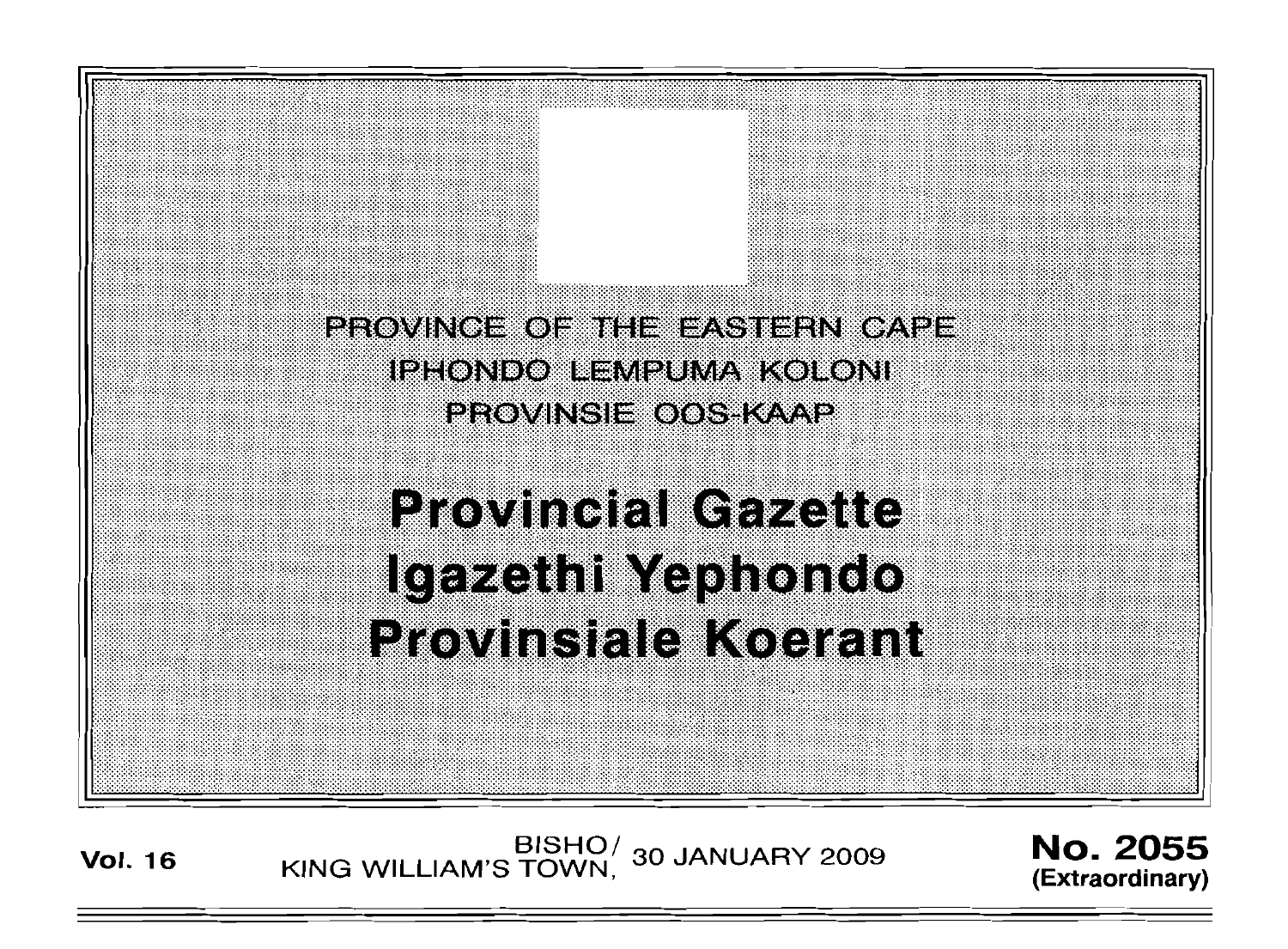| Gazette<br>No. |
|----------------|
|                |
| 2055           |
|                |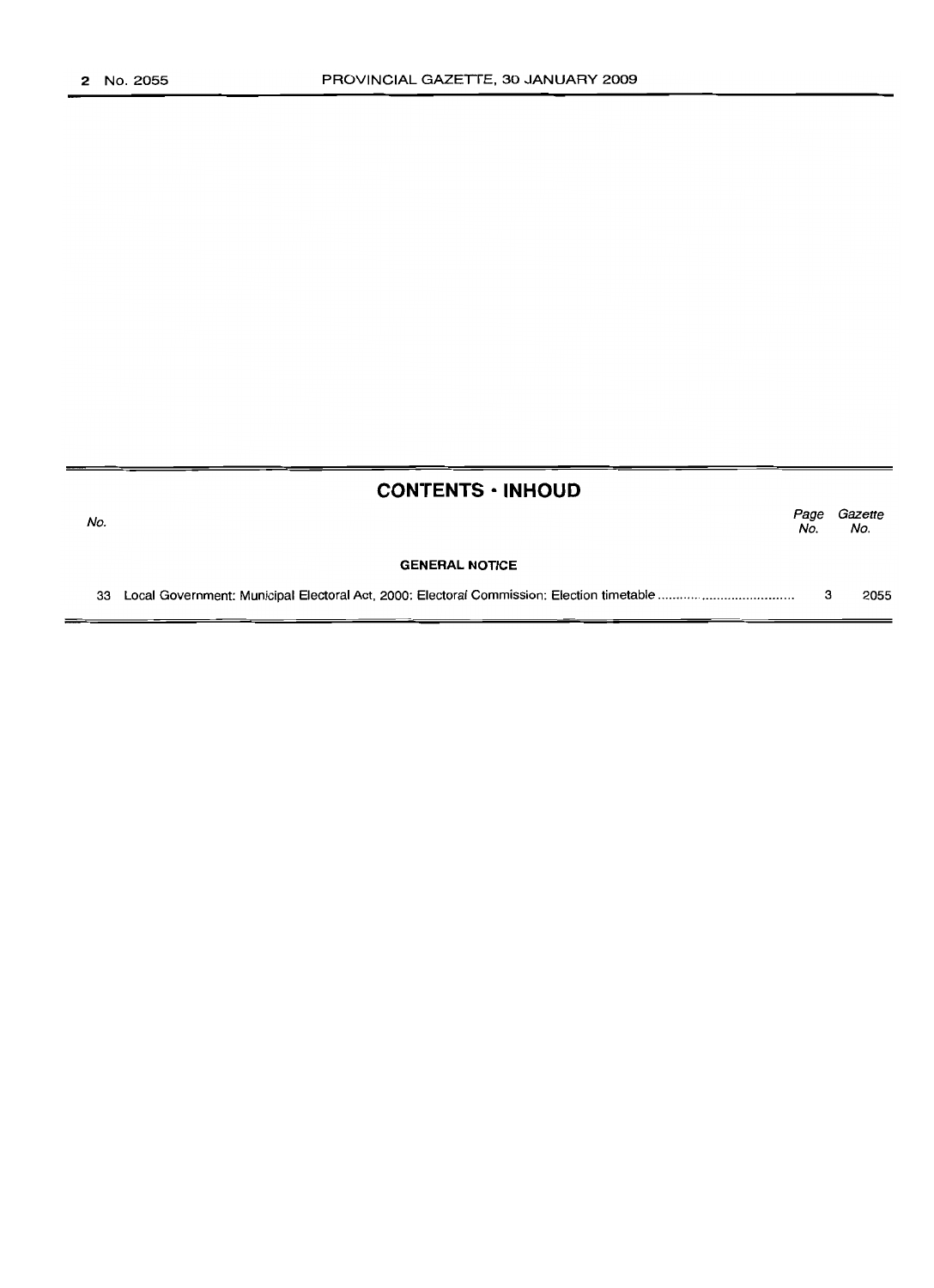# **GENERAL NOTICE**

# **NOTICE 33 OF 2009**

# ELECTORAL COMMISSION

### ELECTION TIMETABLE

The Electoral Commission hereby gives notice that it has in terms of section 11 of the Local Government: Municipal Electoral Act, 2000, compiled the election timetable set out below to apply to the municipal by-elections to be held on 4 March 2009 in respect of Ward 3 of the Mhlontlo [EC156] and Ward 25, 29, 33, 36, 38, 42, 53 and 54 of the Nelson Mandela Bay Municipality as proclaimed by Provincial Notice number 1 of 2009 as published in the Provincial Gazette No. 2047 of the Eastern Cape Province, dated 22 January 2009. A reference to "section" in this election timetable is a reference to that section in the Local Government: Municipal Electoral Act, 2000 (Act No. 27 of 2000).

#### Cut-off time for act to be performed

1 An act required in terms of this Act to be performed by not later than a date in the election timetable must be performed before 17:00 on that date, unless otherwise specified.

# Certification of the voters' roll

2 By 30 January 2009 the chief electoral officer must certify the segments of the voters' roll for the voting districts to be used in the by-elections in terms of section  $6(2)(a)$ .

# Notice that lists of addresses of voting stations are available for inspection

3 By 30 January 2009 the chief electoral officer must give notice that copies of a list of voting stations and their addresses will be available for inspection at the office of the Commission's local representative in terms of section 19(5).

#### Notice of route of mobile voting stations

4 If the Commission decides to use mobile voting stations in the byelections, the Commission must by 30 January 2009 give notice of the route, including the locations and estimated times of stopping of each mobile voting station in terms of section 22(1).